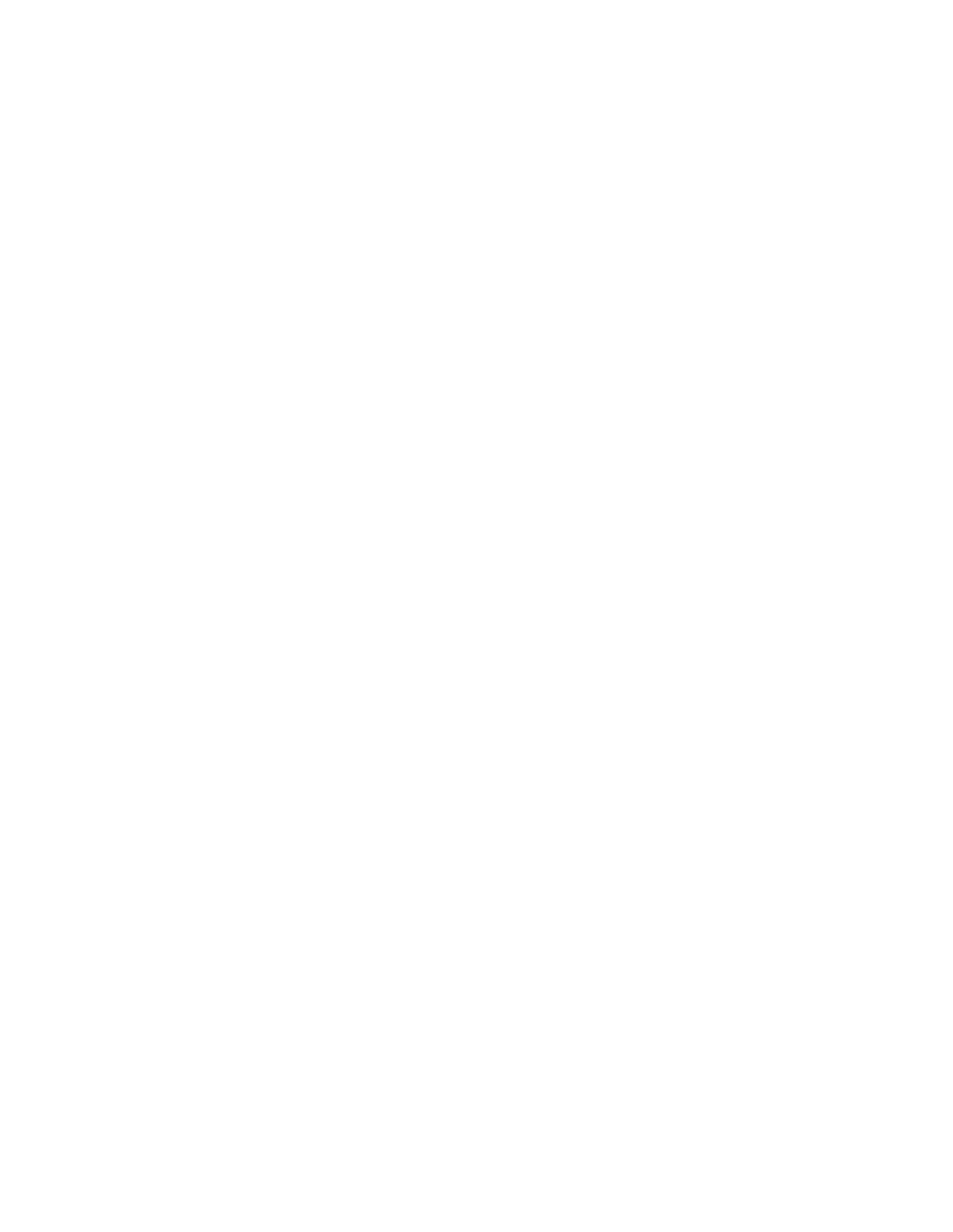**KITE**, Justice.

[¶1] Real Estate Pros, P.C. (Real Estate Pros) a real estate agency, sued Dr. James R. Byars, Jr. (Dr. Byars) for breach of an exclusive listing contract. After accepting an offer of settlement from Dr. Byars pursuant to Rule 68 of the Wyoming Rules of Civil Procedure, Real Estate Pros filed a motion for attorneys' fees, which were provided for in the contract. The district court denied the motion, finding the offer, which stated it was "in full and final satisfaction of all claims of Plaintiffs against Defendant," included Real Estate Pros' claim for attorneys' fees. We affirm.

## **ISSUE**

[¶2] The parties agree the issue presented is as follows:

Whether the district court erred in denying appellants' Motion for Attorneys' Fees?

## **FACTS**

[¶3] On April 21, 1997, Real Estate Pros entered into an "Exclusive Right to Sell Listing Contract" ("listing contract") with Dr. Byars to sell five lots that he owned. The contract between the parties provided the breaching or defaulting party would pay all reasonable attorneys' fees incurred by the nonbreaching party in enforcing the contract.

[¶4] Nearly two years after listing the property, Frank Pirtz expressed interest in two of Dr. Byars' lots. Dr. Byars entered into a contract with Mr. Pirtz, under which Mr. Pirtz agreed to perform work on all five lots in exchange for the two lots. In September 2000, Dr. Byars executed a deed transferring the two lots to Mr. Pirtz. Dr. Byars did not pay a commission to Real Estate Pros as a result of the transaction. Consequently, Real Estate Pros filed suit to enforce the listing contract.

[¶5] The amended complaint asserted four claims: (1) breach of exclusive right to sell listing contract, (2) breach of oral contract, (3) breach of implied contract, and (4) promissory estoppel. Following discovery, both parties filed motions for summary judgment. On September 23, 2002, Dr. Byars made a Rule 68 offer to Real Estate Pros, which stated as follows:

> COMES NOW, James R. Byars, Jr., Defendant herein, and pursuant to Rule 68, W.R.C.P, hereby offers the following in full and final satisfaction of all claims of Plaintiffs against Defendant herein:

> a. Judgment against Defendant in the amount of \$9,720.00, plus costs accrued to date.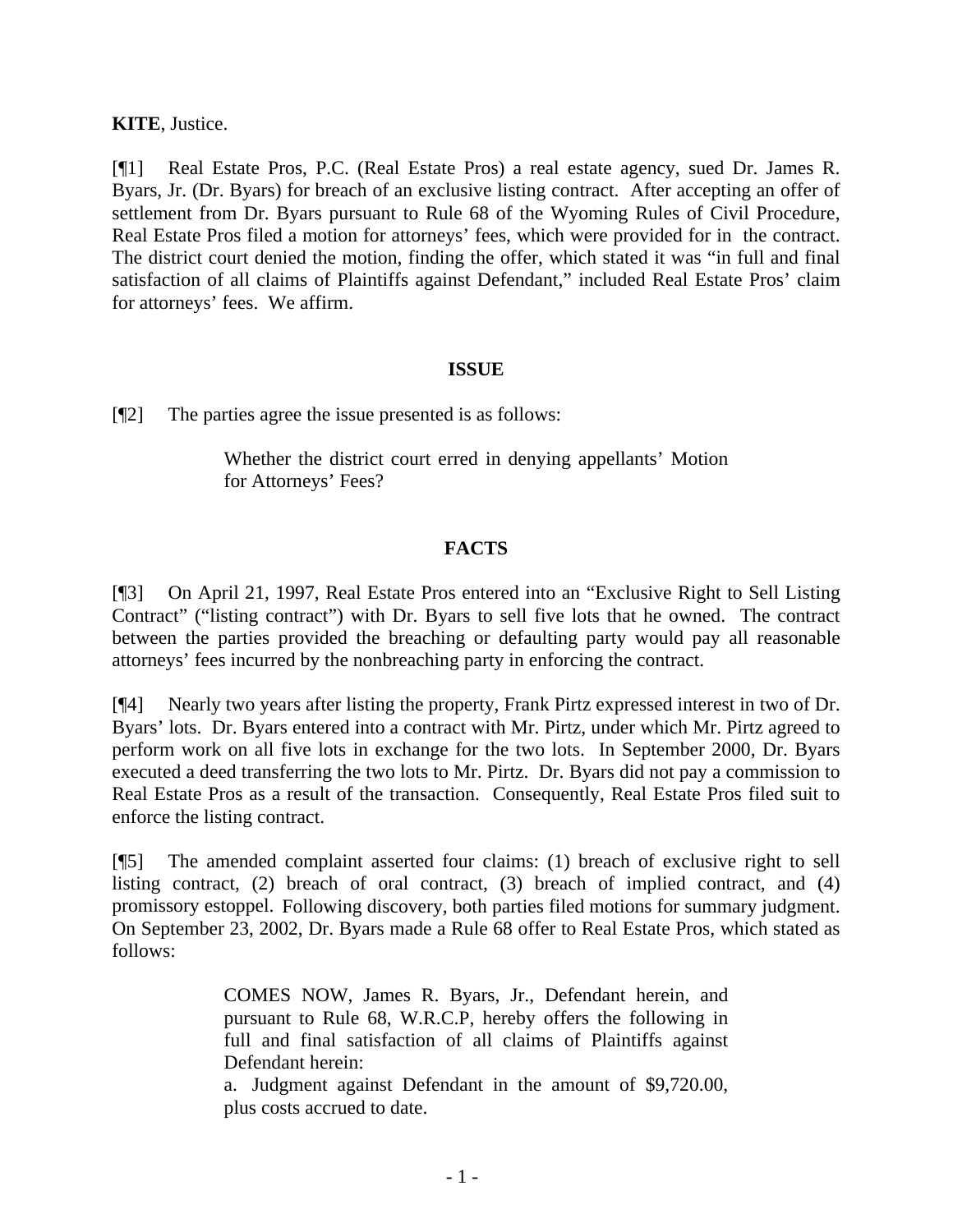b. Dismissal with prejudice of all counterclaims presently pending herein against Plaintiffs.

[¶6] On September 27, 2002, Real Estate Pros accepted the offer. In accordance with Rule 68, the district court entered judgment against Dr. Byars and for Real Estate Pros in the amount of \$9,720.00, plus costs. On October 15, 2002, Real Estate Pros filed a motion for attorneys' fees, pursuant to the terms of the listing contract, seeking over \$44,000. After a hearing, the district court denied the motion finding Real Estate Pros had agreed to settlement of all of its claims, including its claim for attorneys' fees. This appeal followed.

## **STANDARD OF REVIEW**

[¶7] Although this case is an appeal from a motion denying attorneys' fees, we are not deciding whether or not the district court abused its discretion in determining an award of attorneys' fees. Rather, we must consider whether or not the district court properly interpreted the Rule 68 offer as including the claim for attorneys' fees. An offer of judgment is generally treated as an offer to make a contract. *Hennessy v. Daniels Law Office*, 270 F.3d 551, 553 (8th Cir. 2001). *See also Johnson v. Johnson,* 425 S.E.2d 46 (S.C. Ct. App. 1992). In contract litigation, when the terms of the agreement are unambiguous, the interpretation is a question of law.*Double Eagle Petroleum & Mining Corp. v. Questar Exploration & Production Co.*, 2003 WY 139, ¶ 7**,** 78 P.3d 679, ¶ 7 (Wyo. 2003).Whether a contract is ambiguous is a question of law for the reviewing court. *Boley v. Greenough*, 2001 WY 47, ¶ 10**,** 22 P.3d 854, ¶ 10 (Wyo. 2001). We review questions of law *de novo* without affording deference to the decision of the district court. *Id.* According to our established standards for interpretation of contracts, the words used in the contract are afforded the plain meaning that a reasonable person would give to them. *Id.* 

### **DISCUSSION**

[¶8] Given the fact that Dr. Byars' Rule 68 offer did not mention attorneys' fees, Real Estate Pros claims the district court erred in concluding the claim for attorneys' fees was included in the offer. Dr. Byars responds that because his offer was made "in full and final satisfaction of all claims," and Real Estate Pros' complaint included a specific claim for attorneys' fees, that claim was included in the offer. Real Estate Pros' second amended complaint stated in pertinent part:

> ¶ 28: The contract provides "In the event that any party shall become in default or breach of any of the terms of this Contract, such defaulting or breaching party shall pay reasonable attorney's fees and other expenses which non-breaching or nondefaulting party may incur in enforcing this Contract. . . ."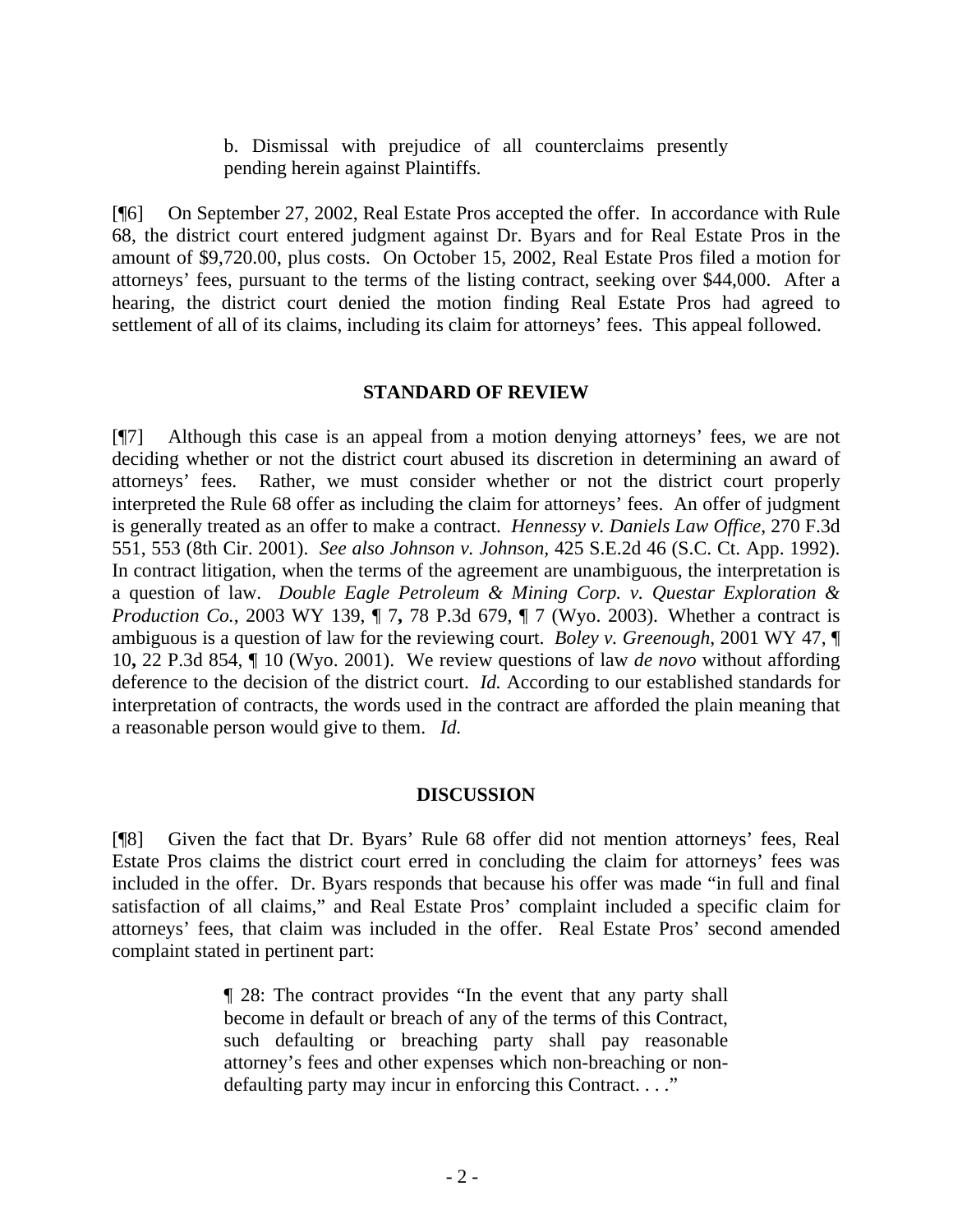¶ 29: The Plaintiffs have incurred and will continue to incur attorney's fees in connection with their attempt to enforce the contract. The Plaintiffs are therefore entitled to recover their attorney's fees incurred in connection with their efforts to recover the commission due and owing from the Defendant as a result of the exchange of Lots 4 and 5 of the property at issue.

[¶9] The purpose of Rule 68 is to encourage settlement. *Duffy v. Brown,* 708 P.2d 433, 440 (Wyo. 1985); *see also Marek v. Chesny*, 473 U.S. 1, 5, 87 L. Ed. 2d 1, 105 S. Ct. 3012 (1985). The rule provides:

> At any time more than 60 days after service of the complaint and more than 30 days before the trial begins, any party may serve upon the adverse party an offer, denominated as an offer under this rule, to settle a claim for the money or property or to the effect specified in the offer, with costs then accrued. If within 10 days after the service of the offer the adverse party serves written notice that the offer is accepted, either party may then file the offer and notice of acceptance together with proof of service thereof and thereupon the court shall enter judgment. An offer not accepted shall be deemed withdrawn and evidence thereof is not admissible except in a proceeding to determine costs. If the judgment finally obtained by the offeree is not more favorable than the offer, the offeree must pay the costs incurred after the making of the offer. As used herein, "costs" does not include attorney's fees. The fact that an offer is made but not accepted does not preclude a subsequent offer. When the liability of one party to another has been determined by verdict or order or judgment, but the amount or extent of the liability remains to be determined by further proceedings, the party adjudged liable may make an offer of settlement under this rule, which shall have the same effect as an offer made before trial if it is served within a

> reasonable time not less than 10 days prior to the commencement of hearings to determine the amount or extent of liability.

[¶10] Rule 68 accomplishes its objective of encouraging settlement by providing an expeditious process that forces the parties to weigh the costs and benefits of further litigation. *Utility Automation 2000, Inc. v. Choctawhatchee Electric Coop., Inc.*, 298 F.3d 1238, 1240 (11th Cir. 2002).Any party can make a firm, non-negotiable offer of judgment. *Id.* Unlike traditional settlement negotiations in which a plaintiff may seek clarification or make a counteroffer, a plaintiff faced with a Rule 68 offer may only accept or reject the offer. *Id.* An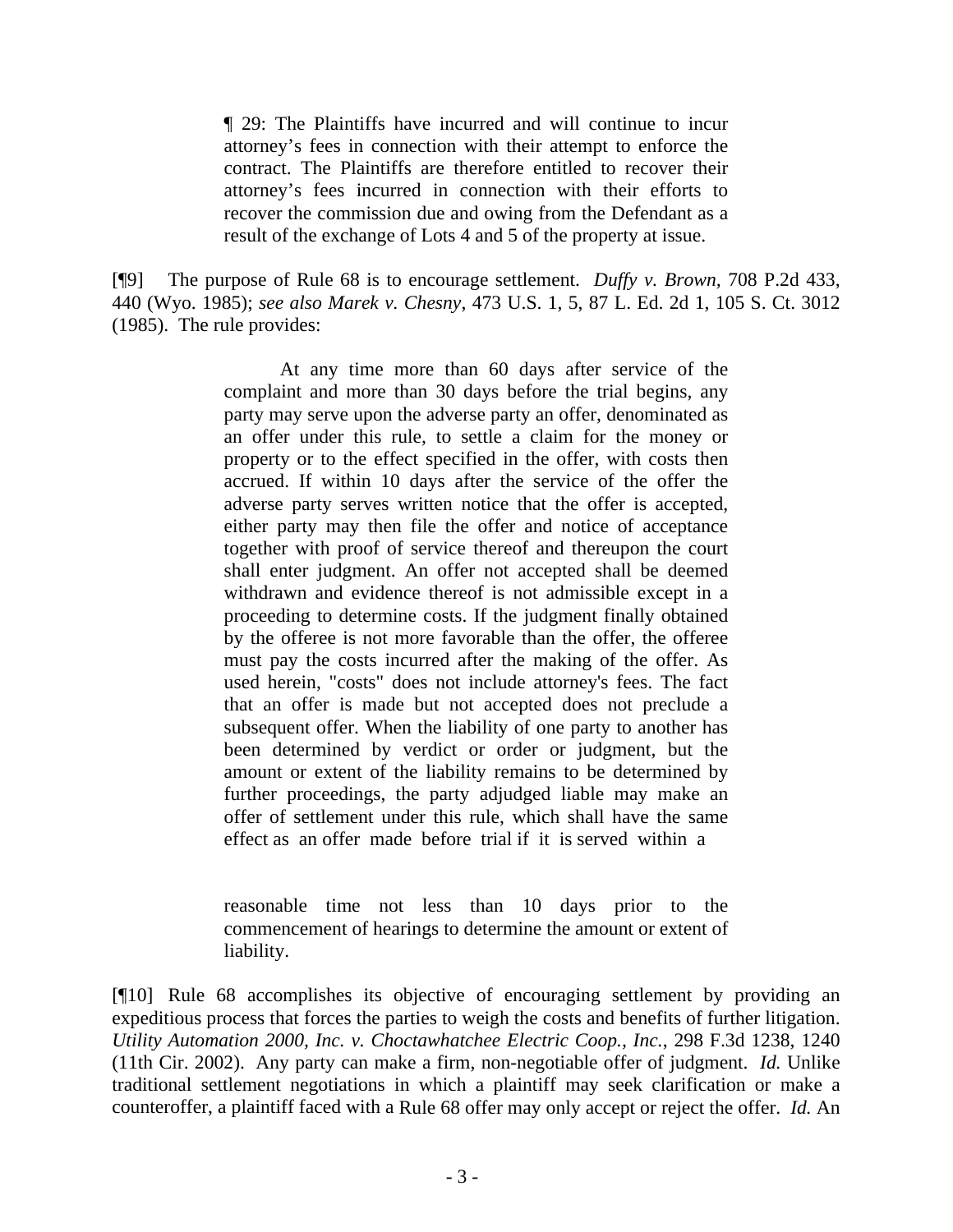offer under Rule 68 must be for a definite or ascertainable amount and later proof cannot cure any defect in the offer since the party to whom the offer was made must base its decision to accept or reject solely on what is contained within that offer. *Snodgrass v. Rissler & McMurry Co.,* 903 P.2d 1015, 1018 (Wyo. 1995). A Rule 68 offer is not simply an offer of settlement, but an offer that judgment can be entered on specified terms. If the offer is accepted, the court automatically enters judgment in favor of the offeree; if the offer is refused, the case proceeds. The rule encourages plaintiffs to accept reasonable offers through what is referred to as "cost-shifting." It requires a party who refuses an offer, and then ultimately recovers less than the offer amount, to pay the costs incurred by the offeror from the time the offer was made. The rule specifies that those "costs" do not include attorneys' fees. Through this cost shifting, "the Rule prompts both parties to a suit to evaluate the risks and costs of litigation, and to balance them against the likelihood of success upon trial on the merits." *Utility Automation*, 298 F.3d at 1240 (citation omitted)*.* 

[¶11] As a general matter, Rule 68 offers are interpreted according to contract law principles. Charles Alan Wright, Arthur R. Miller & Richard L. Marcus, *Federal Practice and Procedure* Civil 2d § 3002 at 95 (2001 Supp.) For example, courts have consistently held an ambiguous Rule 68 offer of judgment should be construed against the offeror. *First Financial Insurance Co. v. Hammons*, 58 Fed. Appx. 31, 34 (4th Cir. 2003). *See Nordby v. Anchor Hocking Packaging Co.*, 199 F.3d 390, 391 (7th Cir. 1999) (holding that "any ambiguities in a Rule 68 offer must be resolved against the [offeror]"); *Nusom v. Comh Woodburn, Inc.*, 122 F.3d 830, 833 (9th Cir. 1997) (concluding that "the 'usual rules of contract construction' apply to a Rule 68 offer of judgment" and "therefore, ambiguities are construed against the offeror") (citations omitted). Ambiguities in a Rule 68 offer "must be resolved against the defendant . . ., not only because the defendant drafted the offer but also because the plaintiff is being asked to give up his right to a trial." *First Financial Insurance Co.* 58 Fed. Appx. at 34 (quoting *Nordby*, 199 F.3d at 391-92).

[¶12] However, the dynamics of customary contract negotiation are altered by the operation of the rule and its cost shifting features. Wright, Miller & Marcus, *supra* at 94. The contract law analogy is just that, an analogy - the consequences of rejecting a Rule 68 offer are more serious than those of rejecting an ordinary contract offer. *Nordby*, 199 F.3d at 392. As a result, courts have considered interpretation of Rule 68 offers somewhat differently than contracts generally.

> Were the agreement between the parties a simple contract, we might be inclined to consider the history of the negotiations. Ambiguous contract terms compel a court to look to extrinsic evidence, and it *might* fairly be said that the terms of [defendant's] offer create an ambiguity as to [plaintiff's] attorneys' fees.

> But the arrangement here is not a simple contract; it involves an accepted offer of judgment, and there is a difference. Courts should be much more reluctant to conclude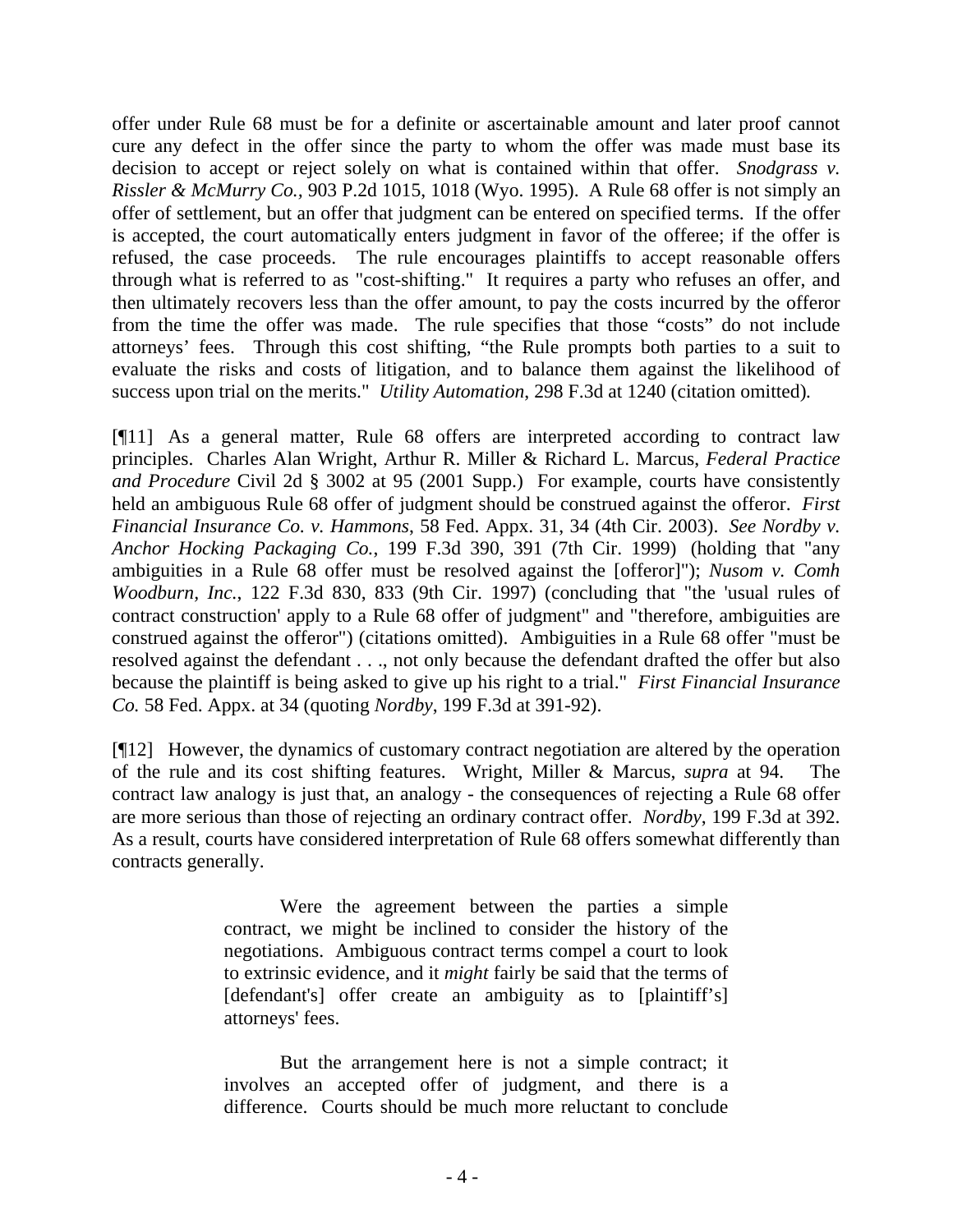that an offer of judgment is ambiguous. If a common, gardenvariety offer to contract is unclear, the offeree is free to reject the offer or attempt to clarify it. An offeree who accepts an ambiguous offer is in no position to complain if a court called upon to interpret the contract turns to extrinsic evidence. By contrast, a plaintiff who receives a Rule 68 offer is in a difficult position, because "a Rule 68 offer has a binding effect when refused as well as when accepted." Unless the defendant allows the plaintiff to resolve or eliminate ambiguities, the plaintiff will be forced to guess whether and how the court would interpret the extrinsic evidence. Adherence to the language of the offer whenever possible alleviates this unfairness to the plaintiff.

*Shorter v. Valley Bank & Trust Co.,* 678 F.Supp. 714, 719-720 (D.C. Ill. 1988) (citations omitted).

[¶13] With regard to whether Rule 68 offers that are silent on the issue of attorneys' fees are ambiguous, courts have taken two different approaches. Some courts require specific mention of attorneys' fees in the offer before acceptance of the offer would bar those claims. *See Webb v. James,* 147 F.3d 617 (7th Cir. 1998); *Nusom,* 122 F.3d 830; *Chambers v. Manning,* 169 F.R.D. 5 (D. Conn. 1996). In *Webb,* an offer "of judgment in the abovecaptioned matter in the amount of Fifty Thousand Dollars (\$50,000)" made no mention of attorneys' fees. *Webb*, 147 F.3d at 619. The court found the offer ambiguous because attorneys' fees are often sought as an add-on to the judgment and construed it against the drafter so that the offer did not bar a later claim for attorneys' fees.

[¶14] In *Nusom,* the Ninth Circuit Court of Appeals found that "a Rule 68 offer for judgment in a specific sum together with costs, which is silent as to attorney fees, does not preclude the plaintiff from seeking fees when the underlying statute does not make attorney fees a part of the costs." *Nusom,* 122 F.3d 835. Likewise, in *Chambers v. Manning,* 169 F.R.D. 5 (D.Conn. 1996), the court stated, "if Defendant had intended for his offer to include fees, he could have said so explicitly. His failure to do so will be construed against him." *Chambers,* 169 F.R.D. at 8. Like *Webb* and *Chambers,* the *Nusom* court examined the specific language in the offer of judgment, and reached a similar conclusion: that the offer's silence regarding attorneys' fees created ambiguity with respect to whether the \$15,000 sum included attorneys' fees. The court concluded such ambiguity must be resolved against the drafter, and therefore the accepting party was not barred from seeking attorneys' fees *Nusom*, 122 F.3d at 835.

[¶15] However, even if an offer is silent as to whether it includes attorneys' fees, other circumstances in the case may make it clear that the offer does include attorneys' fees. Moore's Federal Practice, Civil § 68.02, n. 17.3 (2004 Supp. LEXIS). For example, *Nordby,*  199 F.3d at 391-93, involved a complaint in which one count claimed damages under a state law providing for an award of reasonable attorneys' fees. The court held that the plaintiff's acceptance of a Rule 68 offer of "\$56,003.00 plus \$1,000 in costs as one total sum as to all